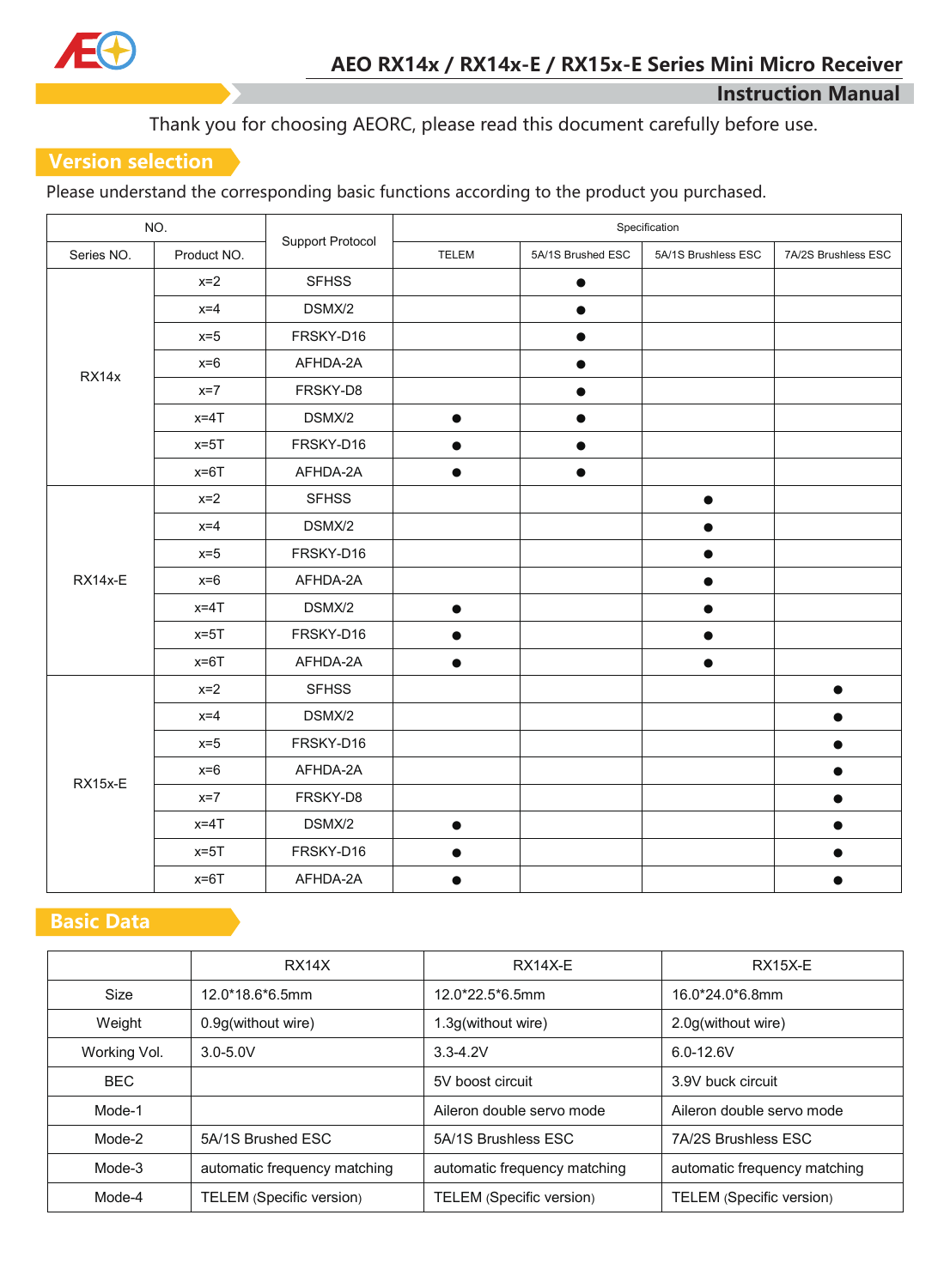

## **Receiver interface definition**



## RX152-Einterface definition:(As Picture 1.3)



## **Combine receiver and transmitter**

1.Turn on the transmitter and power the receiver. At this time, the receiver is in the state of confirming the transmitter signal, and the LED light flashes slowly.

2.If the transmitter signal cannot be confirmed within 15 seconds, then enter the automatic frequency matching mode, the receiver starts to search for the signal and perform frequency matching, and the LED light flashes quickly.

3.If the frequency matching is successful, according to different types of remote transmitters , there will be a variety of different LED light feedbacks, including but not limited to the following three LED light flashing methods. Please confirm according to the actual remote control whether the frequency matching is successful or not.

## S-FHSS



## **Function introduction**

1.Aileron double servo mode

RX14x-E and RX15x-E (on by default) series receivers have this function.

When your fixed wing aircraft needs two aileron servos on the left and right, please use this function to simplify the connection of servo and the setting of remote control.

Short circuit the pad at "P" in the figure below to open this function. At this time, CH3 is set to CH4 inverted output.

If want to cancel this function, please disconnect the pad at "P"(As picture 1.2 1.3)

2.How to use the integrated ESC (5A/1S brushed ESC, 5A/1S brushless ESC, 7A/2S brushless ESC) RX14x series integrates 5A/1S brushed ESC, RX14x-E series integrates 5A/1S brushless ESC, RX15x-E series integrates 7A/2S brushless ESC. The brushless ESC supports the DSHOT protocol, doesn't need to calibrate the throttle stroke; in addition, the DSHOT signal transmission is faster and the refresh rate is higher; the response speed of the ESC is much higher than that of the traditional brushless ESC.

RX14x interface definition: (As Picture 1.1) RX14x-E interface definition : (As Picture 1.2)

**Instruction Manual**